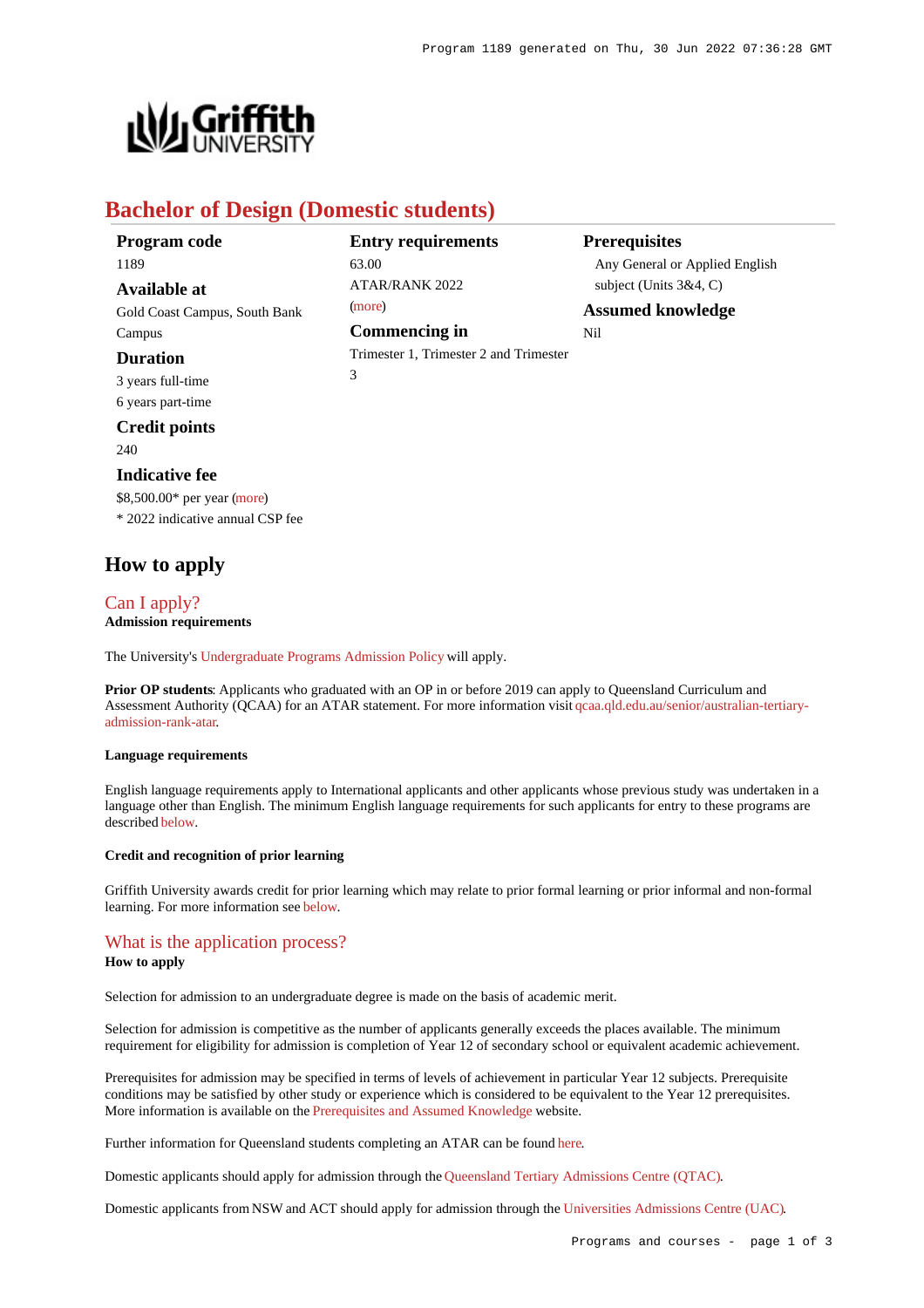A summary of the student profile for this program can be found on the QTAC website for [Gold Coast](https://www.qtac.edu.au/courses/listing/bachelor-of-design-236142/) | <a href=https://www.qtac.edu.au/courses/listing/bachelor-of-design-241292/" target="\_blank">South Bank. The Rank profile is located on the **Student Profile** tab.

## [What are the language requirements?](https://www148.griffith.edu.au/programs-courses/Program/1189/HowToApply/Domestic#language)

#### **Language requirements**

English language requirements apply to International applicants and other applicants whose previous study was undertaken in a language other than English. The minimum English language requirements for such applicants for entry to this program are as follows:

- A minimum overall band score of 6.5 on IELTS (Academic) with no sub-score of less than 6.0
- OR a minimum score of 575 on TOEFL
- *OR* an internet-based (iBT) TOEFL score of 79 (no sub-score less than 19)
- OR no score less than 3+ in each skill of the ISLPR (conducted by ISLPR Language Services only)
- OR a minimum overall score of 176 (no score less than 169) on C1 Advanced (formerly Cambridge Certificate in Advanced English) **or** C2 Proficiency (formerly Cambridge Certificate of Proficiency in English)
- OR an overall score of 58 in the Pearson Test of English (Academic) with no score less than 50.

English test results must be no more than two years old.

Applicants should refer to the following University policy for further information:

[Undergraduate Programs Admission Policy](http://policies.griffith.edu.au/pdf/Undergraduate Programs Admission Policy.pdf)

International students who successfully complete the [Direct Entry Program \(DEP\)](https://www.griffith.edu.au/international/griffith-english-language-institute/courses/direct-entry-program) will satisfy the English Language requirements for this Griffith degree.

The Direct Entry Program (DEP) is not available for Domestic students.

If you do not meet the University's specified English language requirements, you may wish to contact the Griffith English Language Institute to increase your eligibility for entering a Griffith University program. This Institute offers a number of English language and other courses at both its Brisbane and Gold Coast branches:

[Griffith English Language Institute](https://www.griffith.edu.au/international/griffith-english-language-institute)

#### [What are the QTAC/UAC entry requirements?](https://www148.griffith.edu.au/programs-courses/Program/1189/HowToApply/Domestic#tac-entry-requirements) **QTAC application information**

**Bachelor of Design - South Bank**

**ATAR/RANK \***

63.00

**VET Qualification**

Certificate III

**QTAC code**

241292

**Duration**

3 years full-time

**Prerequisites**

Any General or Applied English subject (Units 3&4, C).

**Bachelor of Design - Gold Coast**

**ATAR/RANK \***

63.00